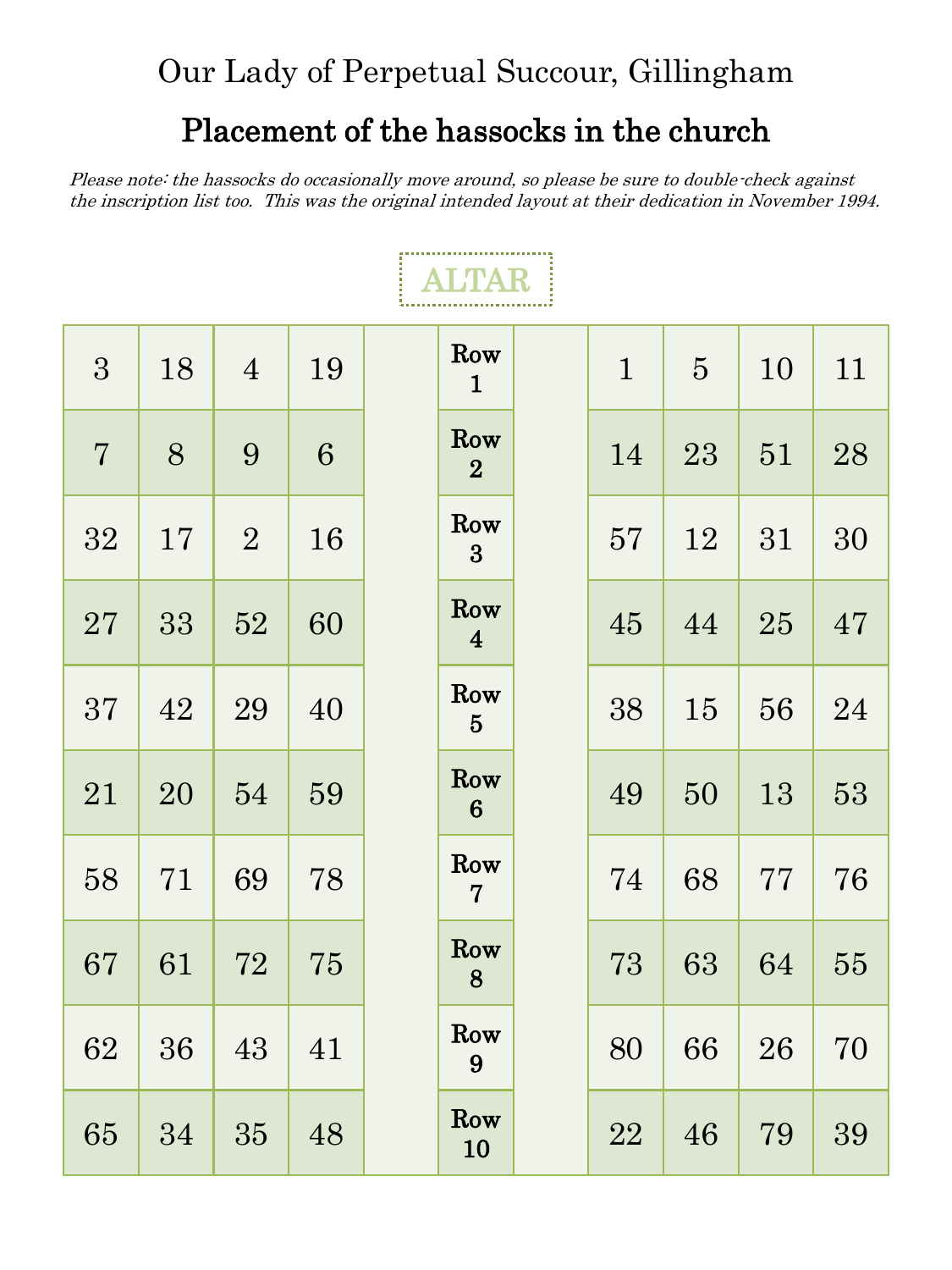| Hassock<br>No. | Sponsor                                                   | Inscription                     | Motif     | Embroiderer | Completed |
|----------------|-----------------------------------------------------------|---------------------------------|-----------|-------------|-----------|
| $\mathbf{1}$   | Robin Bramley (for<br>the Founder, John<br>George Kenyon) | IN MEMORIAM<br>J.G.K.<br>R.I.P. | Oak       | E. Clark    | 1990      |
| $\overline{2}$ | Ernest Arthur<br><b>Bramley</b>                           | C.A.W.<br><b>TRUSTEE</b>        | Iris      | M. Day      | 1991      |
| 3              | <b>Ernest Arthur</b><br><b>Bramley</b>                    | E.A.B.<br><b>TRUSTEE</b>        | Rose      | E. Clark    | 1991      |
| $\overline{4}$ | Mrs M. Bramley                                            | M.A.M.B.<br><b>TRUSTEE</b>      | Narcissi  | E. Clark    | 1991      |
| $\overline{5}$ | Robin Bramley                                             | R.T.T.B.<br><b>TRUSTEE</b>      | Swan      | E. Clark    | 1991      |
| 6              | Alex Valori (for<br>Clare Valori)                         | C.M.G.V.<br><b>TRUSTEE</b>      | Lilies    | E. Clark    | 1991      |
| 7              | Alex Valori                                               | A.M.V.                          | Narcissi  | E. Clark    | 1991      |
| 8              | Alex Valori (for<br>Charlotte Valori)                     | C.E.A.V.                        | Snowdrops | E. Clark    | 1992      |
| 9              | Alex Valori (for<br>Philip Valori)                        | P.F.B.V.                        | Rose      | E. Clark    | 1991      |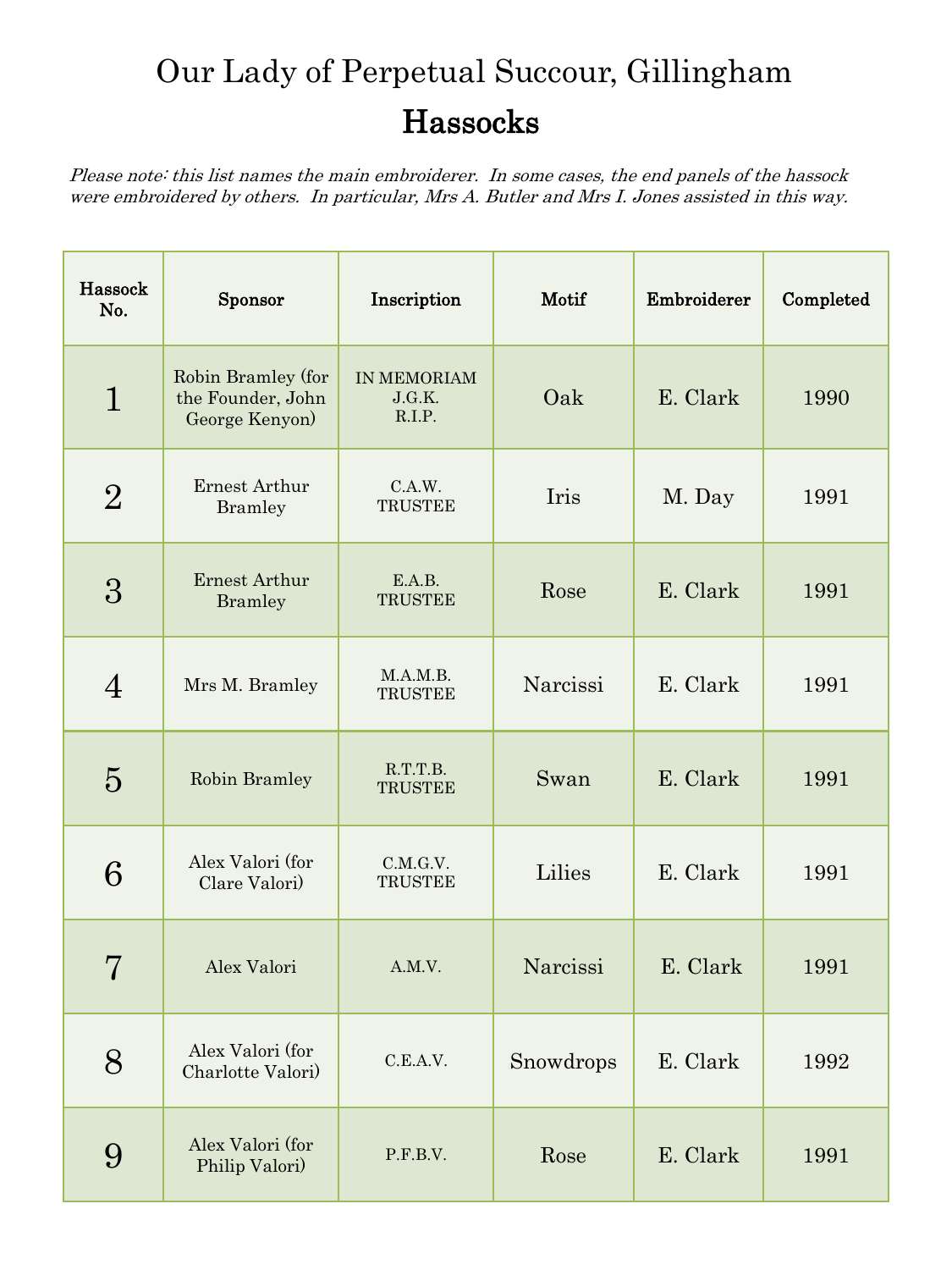| Hassock<br>No. | Sponsor                                                         | Inscription                                   | Motif              | Embroiderer | Completed |
|----------------|-----------------------------------------------------------------|-----------------------------------------------|--------------------|-------------|-----------|
| 10             | Robin Bramley<br>(for Henrietta<br>Bramley)                     | H.N.M.B.                                      | <b>Daisies</b>     | E. Clark    | 1992      |
| 11             | Robin Bramley<br>(for George<br>Bramley)                        | G.P.T.B.                                      | Kingcups           | E. Clark    | 1992      |
| 12             | Dom. Antony<br>Sutch O.S.B.                                     | <b>PRAY FOR</b><br>THE SUTCH<br><b>FAMILY</b> | Christmas<br>Rose  | E. Clark    | 1991      |
| 13             | Francis Peck (to<br>commemorate his<br>visit to Assisi)         | F.C.P.<br><b>ASSISI</b><br>1991               | Lemons             | P. Newton   | 1992      |
| 14             | Francis Peck (for<br>his wife Pansy                             | P.E.P.<br><b>AVE MARIA</b>                    | Pansies            | C. Newton   | 1992      |
| 15             | Mrs M. Bramley<br>(for Helen Mason)                             | IN MEMORIAM<br>H.M.<br>R.I.P. 1992            | <b>Wild Irises</b> | M. Edney    | 1992      |
| 16             | Siro Valori                                                     | S.V.                                          | Lily               | E. Clark    | 1991      |
| 17             | Siro Valori (for his<br>wife Neva)                              | N.V.                                          | Lily               | E. Clark    | 1991      |
| 18             | Miss Joan Daniel<br>(in memory of Mrs<br>A.M.E.L.<br>Todhunter) | IN MEMORIAM<br>A.M.E.L.T.                     | Thistle            | E. Clark    | 1992      |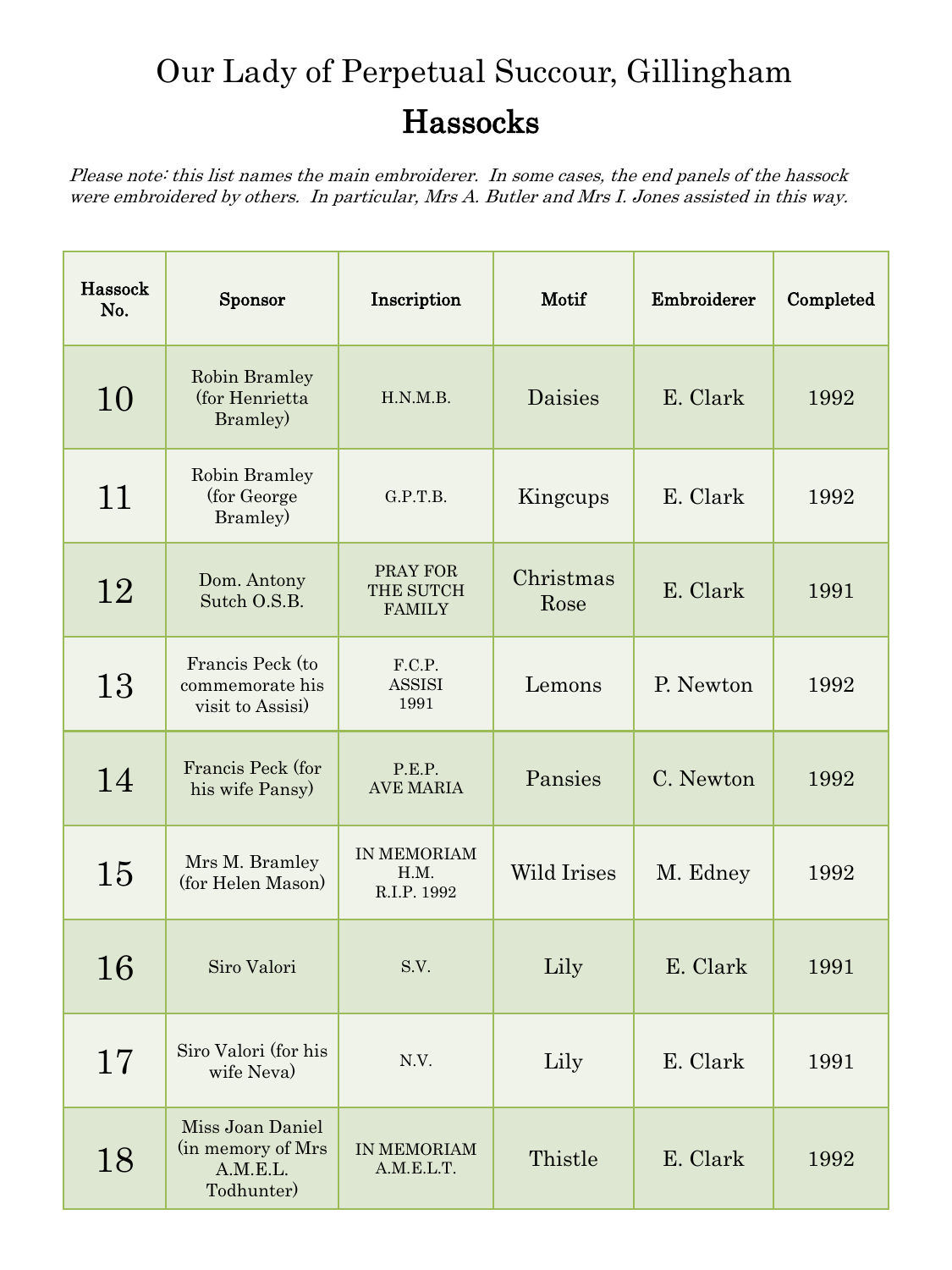| Hassock<br>No. | <b>Sponsor</b>                                                  | Inscription                              | Motif                 | Embroiderer                     | Completed |
|----------------|-----------------------------------------------------------------|------------------------------------------|-----------------------|---------------------------------|-----------|
| 19             | Mrs M. Bramley<br>(for Lt. R.E.W.<br>Todhunter, her<br>brother) | IN MEMORIAM<br>R.E.W.T.<br>R.I.P.        | Poppy                 | E. Clark                        | 1991      |
| 20             | Celia Cannell<br>Worlingham                                     | IN MEMORIAM<br>M.G.                      | Bunch of<br>Herbs     | M. Day, J.<br>Pipe & M.<br>Knox | 1993      |
| 21             | The Clothier<br>family                                          | E.M.C.<br>C.M.C.                         | Lily of the<br>Valley | M. Knox &<br>J. Pipe            | 1991      |
| 22             | Russell Hazel (in<br>memory of his<br>parents)                  | IN MEMORIAM<br>A.H. W.H.<br>R.I.P.       | Hazel                 | M. Edney                        | 1991      |
| 23             | Mrs Butler (in<br>memory of her<br>parents)                     | IN MEMORIAM<br>J.B.L.C. H.R.C.<br>R.I.P. | Rose                  | A. Butler                       | 1992      |
| 24             | Mrs M. Tilney (in<br>memory of her<br>husband)                  | IN MEMORIAM<br>L.R.T.<br>1905-1990       | Snowdrops             | C. Newton                       | 1991      |
| 25             | Mrs Dawson                                                      | PRAY FOR<br>R.D. and P.M.B.              | Cowslips              | M. Day                          | 1992      |
| 26             | Mrs Sillett & Mrs<br>Day (in memory of<br>Mrs E. Woolner)       | IN MEMORIAM<br>E.G.W.                    | Primroses             | M. Day                          | 1991      |
| $27\,$         | The Day Family                                                  | PRAY FOR<br>THE DAY<br><b>FAMILY</b>     | <b>Water Lilies</b>   | M. Day                          | 1992      |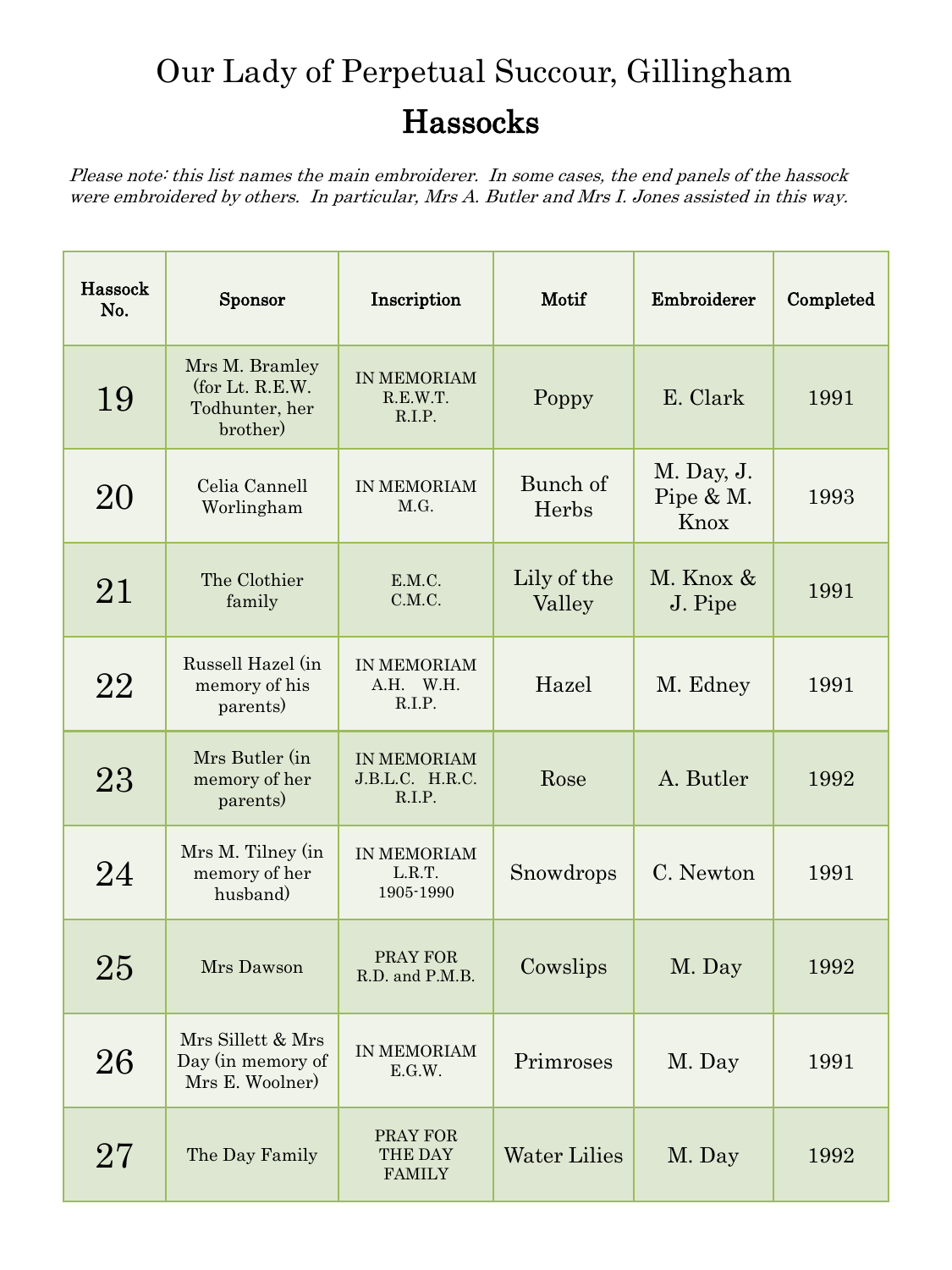| Hassock<br>No. | Sponsor                                                                       | Inscription                                               | Motif                                    | Embroiderer             | Completed |
|----------------|-------------------------------------------------------------------------------|-----------------------------------------------------------|------------------------------------------|-------------------------|-----------|
| 28             | Mrs M. Bramley<br>(for Maj. J.R.<br>Kenyon)                                   | IN MEMORIAM<br>J.R.K.<br>R.I.P.                           | Poppies                                  | E. Clark                | 1991      |
| 29             | Mrs M. Bramley<br>(for John Keyser<br>R.A.F., brother of<br>Miss Joan Daniel) | PER ARDUA AD<br><b>ASTRA</b><br>J.R.K.                    | Primroses                                | E. Clark                | 1992      |
| 30             | The Peck family<br>(in memory of<br>their father<br>Lawson Peck)              | <b>IN MEMORIAM</b><br>L.R.P.<br>1885-1967<br><b>PEACE</b> | Bunch of<br>Wild<br>Flowers              | C. Newton               | 1992      |
| 31             | The Peck family<br>(in memory of<br>their mother<br>Dorothy Peck              | IN MEMORIAM<br>D.P.<br>1893-1979<br><b>PEACE</b>          | Bunch of<br>Wild<br>Flowers              | M. Knox                 | 1992      |
| 32             | <b>Justin Fenwick</b><br>(for Corisande)                                      | C.M.F.<br>FOR HER FIRST<br><b>COMMUNION</b>               | Coriander                                | M. Fenwick              | 1993      |
| 33             | Justin Fenwick<br>(for Rosa)                                                  | R.X.F.<br>PER ARDUA AD<br><b>ASTRA</b>                    | White Rose                               | M. Fenwick              | 1992      |
| 34             | Justin Fenwick<br>(for Madeleine)                                             | P.M.F.                                                    | Snowdrops<br>& Aconites                  | E. Clark $&$<br>M. Knox | 1994      |
| 35             | Justin Fenwick<br>(for Hubert)                                                | <b>HUBERT</b><br><b>GEORGE</b><br><b>FENWICK</b>          | Brambles &<br>Blackbird's<br><b>Nest</b> | E. Clark &<br>M. Knox   | 1994      |
| 36             | Dr Couldery                                                                   | C.A.C.                                                    | Yellow<br>Daisies                        | E. Clark                | 1992      |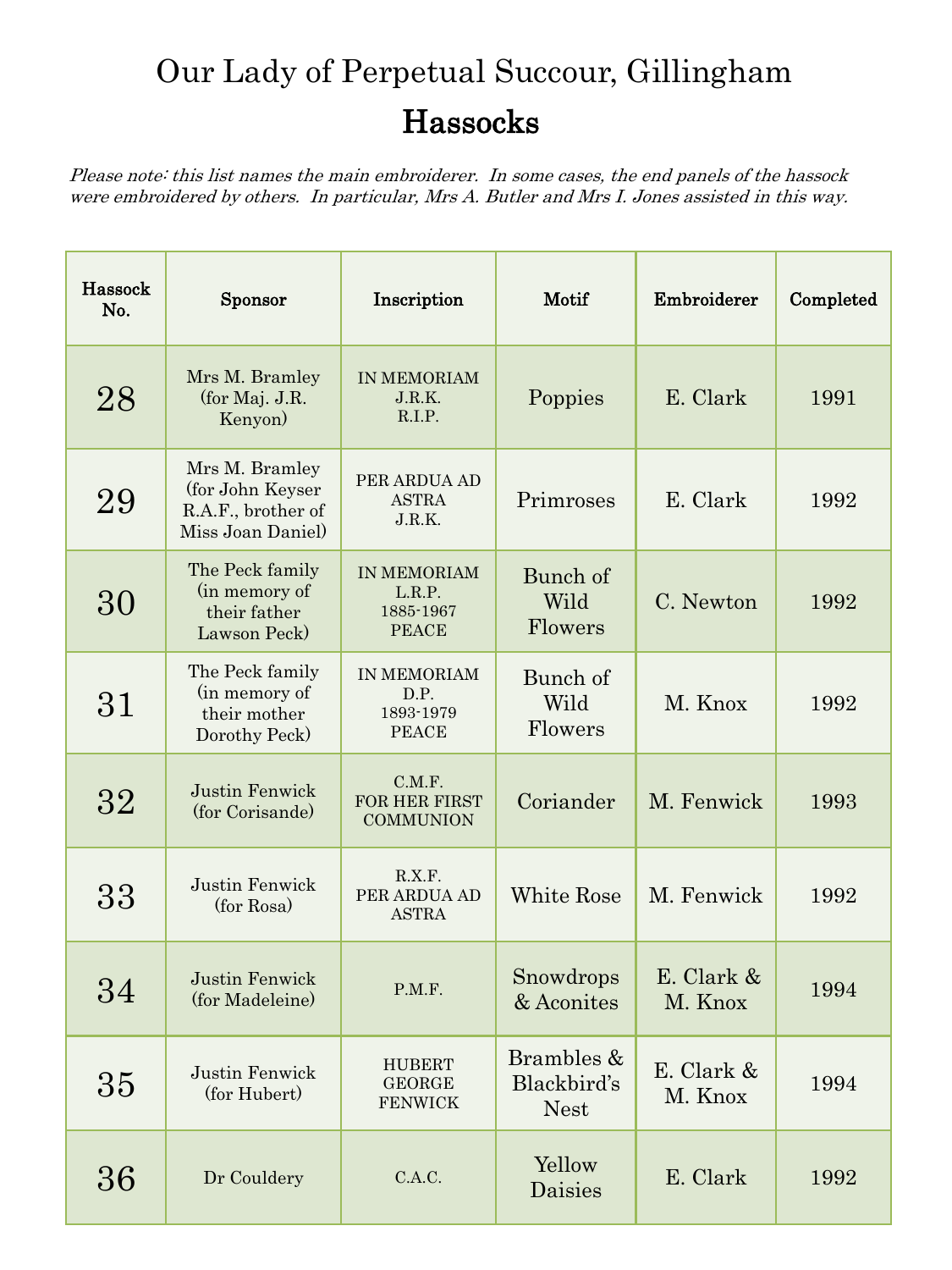| Hassock<br>No. | <b>Sponsor</b>                                           | Inscription                                  | Motif                    | Embroiderer | Completed |
|----------------|----------------------------------------------------------|----------------------------------------------|--------------------------|-------------|-----------|
| 37             | Dr Couldery                                              | A.D.C.                                       | Celandines               | M. Knox     | 1992      |
| 38             | M. Boulger                                               | S.M.J.B.                                     | Yellow<br>Daisies        | C. Newton   | 1992      |
| 39             | Mrs Scott of Gala<br>for her son Julian                  | IN MEMORIAM<br>J.F.S.<br>R.I.P.              | Heather                  | P. Newton   | 1992      |
| 40             | Miss Aidie Fraser                                        | A.G.F.                                       | Heather                  | E. Clark    | 1992      |
| 41             | Richard Freeland                                         | R.G.F.                                       | Corn                     | E. Clark    | 1992      |
| 42             | Fr. Francis<br>Hastings (in<br>memory of his<br>parents) | IN MEMORIAM<br>C.E.H.<br>S.L.H.              | Horse<br>Chestnut        | E. Clark    | 1992      |
| 43             | Jane Mawer                                               | <b>CYNTHIA AND</b><br><b>DAVID</b><br>R.I.P. | Cowslips                 | M. Knox     | 1993      |
| 44             | Mrs Bartholomew                                          | M.A.B. R.A.B.<br>DEO GRATIAS                 | Freesias &<br>Carnations | J. Pipe     | 1992      |
| 45             | Mr & Mrs Martin                                          | <b>AB AUXILIO AB</b><br><b>ALTO</b><br>1947  | Winter<br>Jasmine        | A. Martin   | 1992      |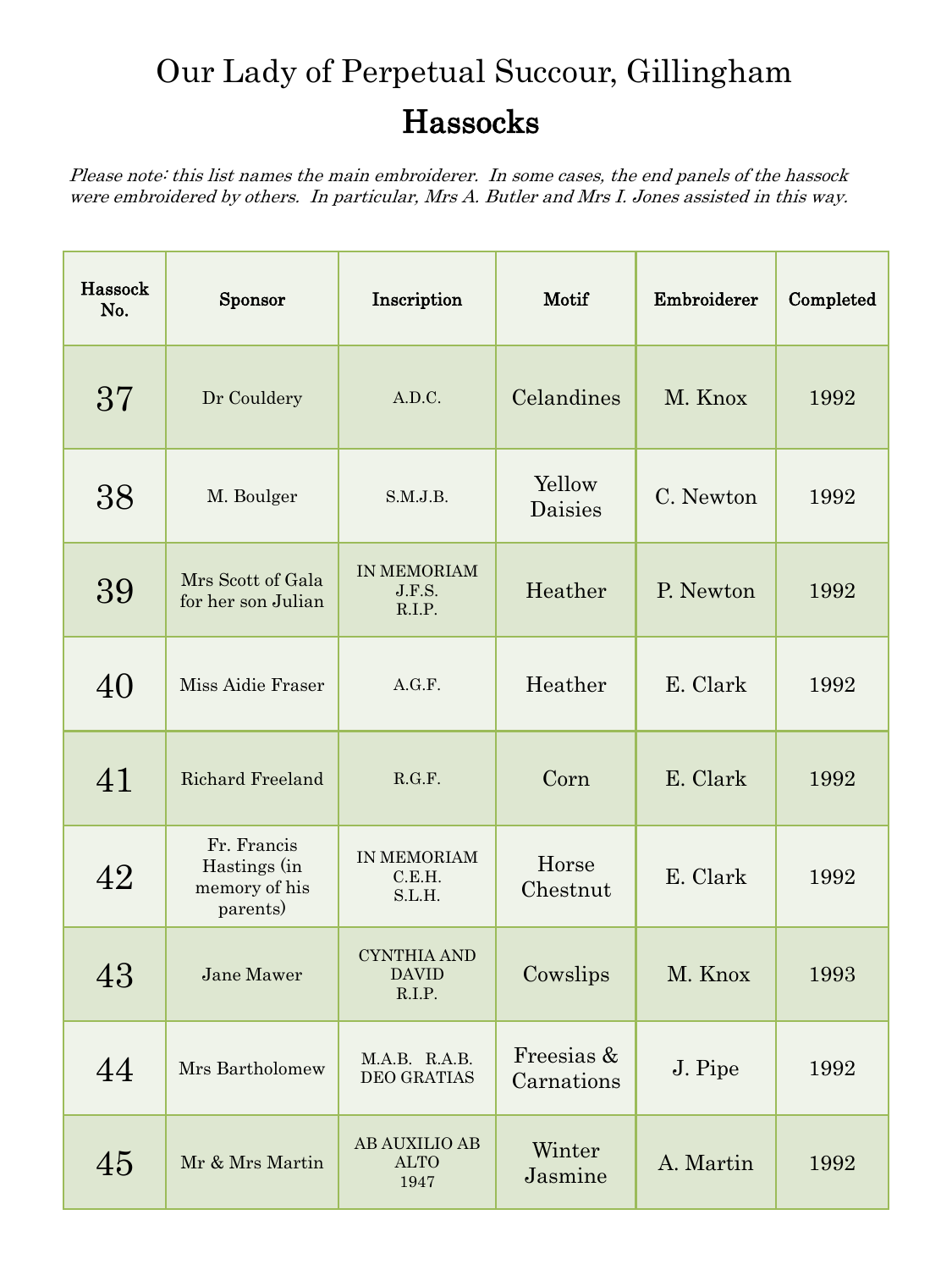| Hassock<br>No. | <b>Sponsor</b>                                                         | Inscription                                                     | Motif                 | Embroiderer                            | Completed |
|----------------|------------------------------------------------------------------------|-----------------------------------------------------------------|-----------------------|----------------------------------------|-----------|
| 46             | Wednesday Club<br>(in thanksgiving)<br>for the work of the<br>Sisters) | POOR SERVANTS<br>OF THE HOLY<br><b>MOTHER OF GOD</b>            | Crocuses              | C. Newton                              | 1992      |
| 47             | Ann Bauers                                                             | Traditional tune of<br>the Bauers family                        | Christmas<br>Rose     | <b>Ann Bauers</b>                      | 1992      |
| 48             | Miss Joan Daniel<br>(in memory of<br>Aidie Fraser)                     | IN MEMORIAM<br>A.I.H.F.                                         | Thistle               | M.-C. Strange,<br>M. Thorby,<br>M.Knox | 1992      |
| 49             | Mr & Mrs G.<br>Plummer                                                 | W.F.P.<br><b>DEO GRATIAS</b><br>1992                            | Dandelions            | E. Clark                               | 1992      |
| 50             | Mr & Mrs G.<br>Plummer                                                 | N.K.P.<br><b>DEO GRATIAS</b><br>1992                            | Cowslips              | E. Clark                               | 1992      |
| 51             | Mrs D. Ransom                                                          | D.M.A.R.<br>PAX DOMINUS<br><b>SIT SEMPER</b><br><b>VOBISCUM</b> | Lily of the<br>Valley | E. Clark                               | 1993      |
| 52             | Mr & Mrs E. Clark<br>(in memory of<br>Eileen Ward)                     | IN MEMORIAM<br>E.W.                                             | Lily of the<br>Valley | E. Clark                               | 1992      |
| 53             | <b>Jane Manners</b>                                                    | E.A.S.M.                                                        | Wild<br>Orchids       | E. Clark                               | 1993      |
| 54             | Mrs A. Trafford                                                        | J.E.T.                                                          | White<br>Magnolia     | E. Clark                               | 1993      |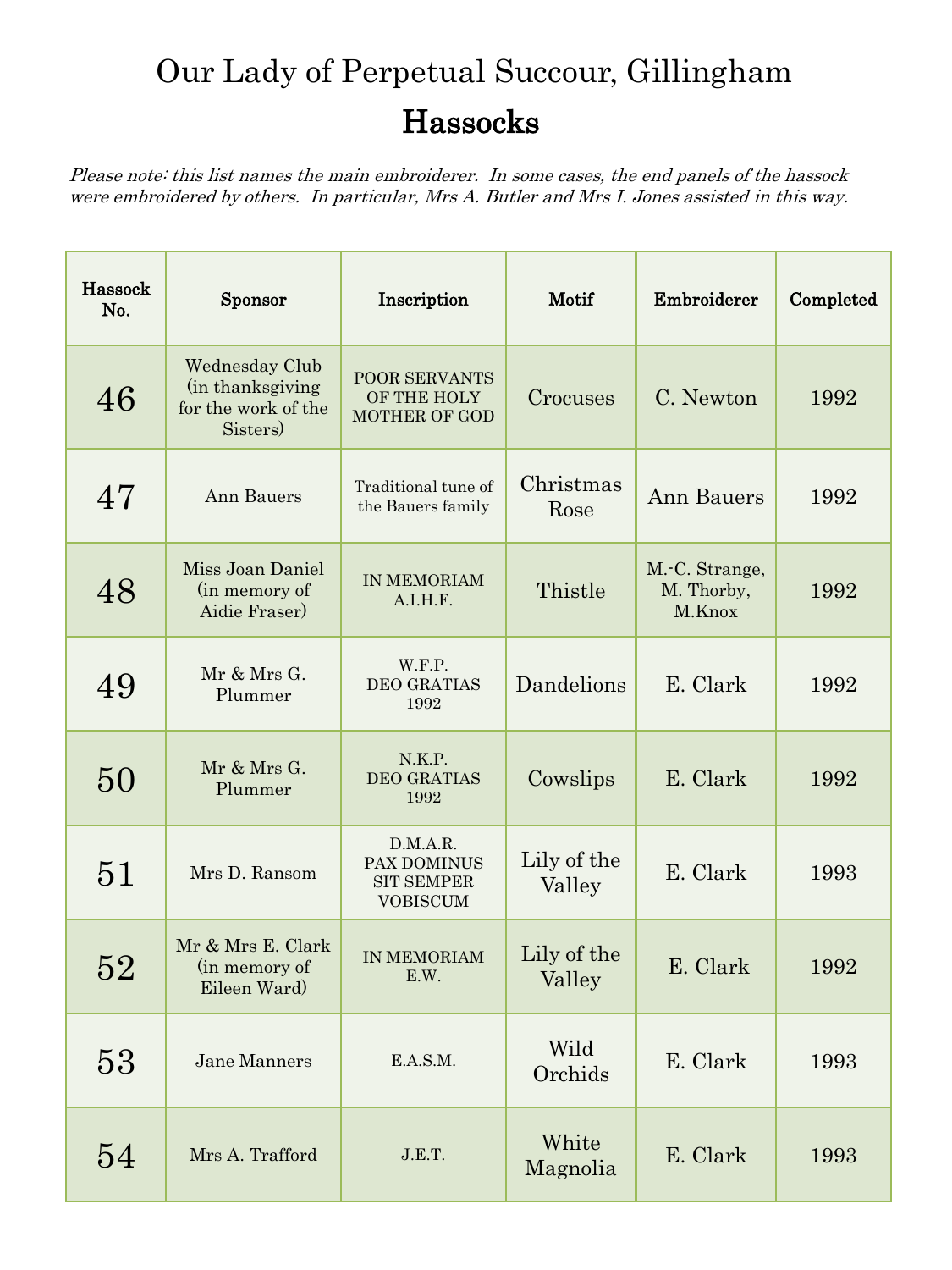| Hassock<br>No. | Sponsor                                                                                               | Inscription                                                        | Motif                 | Embroiderer              | Completed |
|----------------|-------------------------------------------------------------------------------------------------------|--------------------------------------------------------------------|-----------------------|--------------------------|-----------|
| 55             | Mrs G. Prescott                                                                                       | G.M.P.<br>K.L.P.                                                   | Dog Roses             | E. Clark                 | 1993      |
| 56             | Mrs P. Todhunter<br>(in memory of her<br>husband J.L.B.<br>Todhunter O.B.E.,<br>Knight of St Gregory) | IN MEMORIAM<br>J.L.B.T.<br>R.I.P.                                  | Lilies                | E. Clark                 | 1992      |
| 57             | The Pipe Family                                                                                       | IN MEMORY OF<br>THE PIPE<br><b>FAMILIES</b>                        | Honeysuckle           | J. Pipe $\&$<br>M. Humby | 1992      |
| 58             | Mr & Mrs Clark                                                                                        | PRAY FOR THE<br><b>CLARK FAMILY</b>                                | African<br>Marigolds  | E. Clark                 | 1993      |
| 59             | Mr & Mrs Clark                                                                                        | PRAY FOR THE<br><b>ELLWOOD</b><br><b>FAMILY</b>                    | Yellow<br>Daisies     | E. Clark                 | 1993      |
| 60             | Mr R. Strange (in<br>memory of his<br>mother-in-law)                                                  | IN MEMORIAM<br><b>GERTRUDE</b><br><b>NEELY</b><br>1892-1974 R.I.P. | Rosemary              | $M.-C$ .<br>Strange      | 1993      |
| 61             | Sir Cecil Clothier                                                                                    | E.M.C.<br>C.M.C.                                                   | Lily of the<br>Valley | E. Clark                 | 1994      |
| 62             | Robin Bramley (in<br>memory of Mrs Mary<br>D'Arcy Kenyon, his<br>great-grandmother)                   | M.D.K.<br><b>SERO SIT SERIO</b>                                    | Thistle               | R. Bramley               | 1994      |
| 63             | Mrs M. Bramley<br>(in memory of her<br>father, Herbert<br>Todhunter)                                  | IN MEMORIAM<br>H.W.T.<br>NISI DOMINUS<br><b>FRUSTRA</b>            | Thistle               | E. Clark                 | 1993      |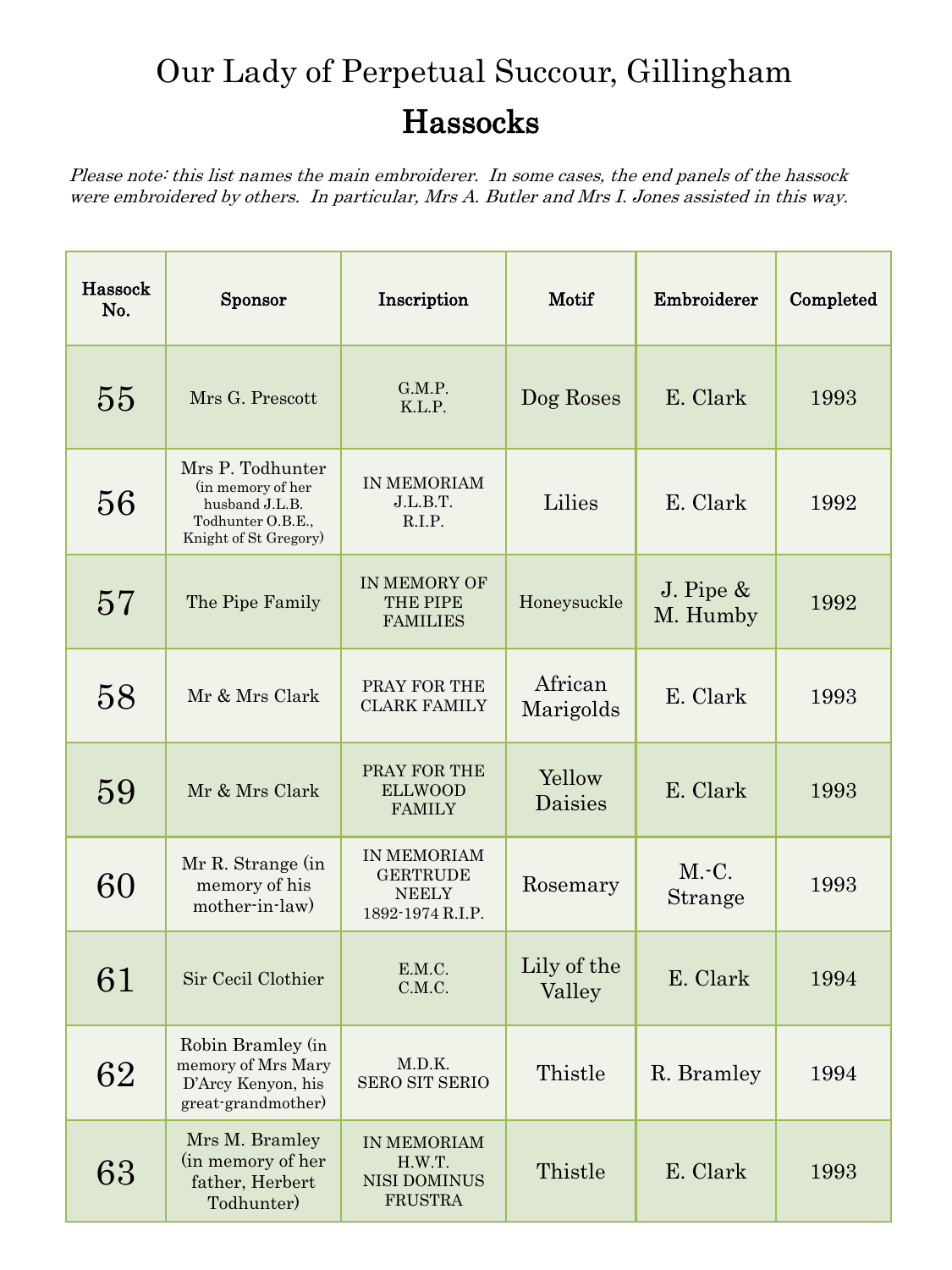| Hassock<br>No. | Sponsor                                                      | Inscription                                                          | Motif                    | Embroiderer | Completed |
|----------------|--------------------------------------------------------------|----------------------------------------------------------------------|--------------------------|-------------|-----------|
| 64             | Robin Bramley                                                | <b>LORD &amp; LADY</b><br><b>HENRY KERR</b><br><b>SERO SIT SERIO</b> | Thistle                  | R. Bramley  | 1994      |
| 65             | Robin Bramley                                                | IN MEMORIAM<br>THE KENYON<br><b>FAMILY</b>                           | Daffodils                | E. Clark    | 1994      |
| 66             | Mrs M. Bramley<br>(in memory of her<br>grandmother)          | IN MEMORIAM<br>L.A.M.T.                                              | Aconites                 | E. Clark    | 1993      |
| 67             | Mrs M. Bramley<br>(in memory of her<br>brother Hugh)         | IN MEMORIAM<br>H.F.S.T.                                              | Cowslips                 | E. Clark    | 1993      |
| 68             | Church Funds (in<br>memory of Fr. Benet<br>Innes, $O.S.B.$ ) | IN MEMORIAM<br>FR. BENET<br>INNES O.S.B.                             | Rose                     | E. Clark    | 1994      |
| 69             | Mrs M. Bramley<br>(in memory of Mrs<br>Hazel Hastings)       | IN MEMORIAM<br>M.H.H.                                                | Yellow<br>Chrysanthemums | E. Clark    | 1994      |
| 70             | Robin Bramley (for<br>his wife)                              | P.A.B.                                                               | Sweet<br>Peas            | E. Clark    | 1993      |
| 71             | Church Funds (for<br>Fr. Michael<br>Clothier, O.S.B.)        | $\rm PRAY$ $\rm FOR$<br>FR.MICHAEL<br>CLOTHIER O.S.B.                | Lily of the<br>Valley    | E. Clark    | 1994      |
| 72             | Mr & Mrs Martin                                              | PRAY FOR THE<br><b>MARTIN FAMILY</b>                                 | Tulips                   | A. Martin   | 1993      |